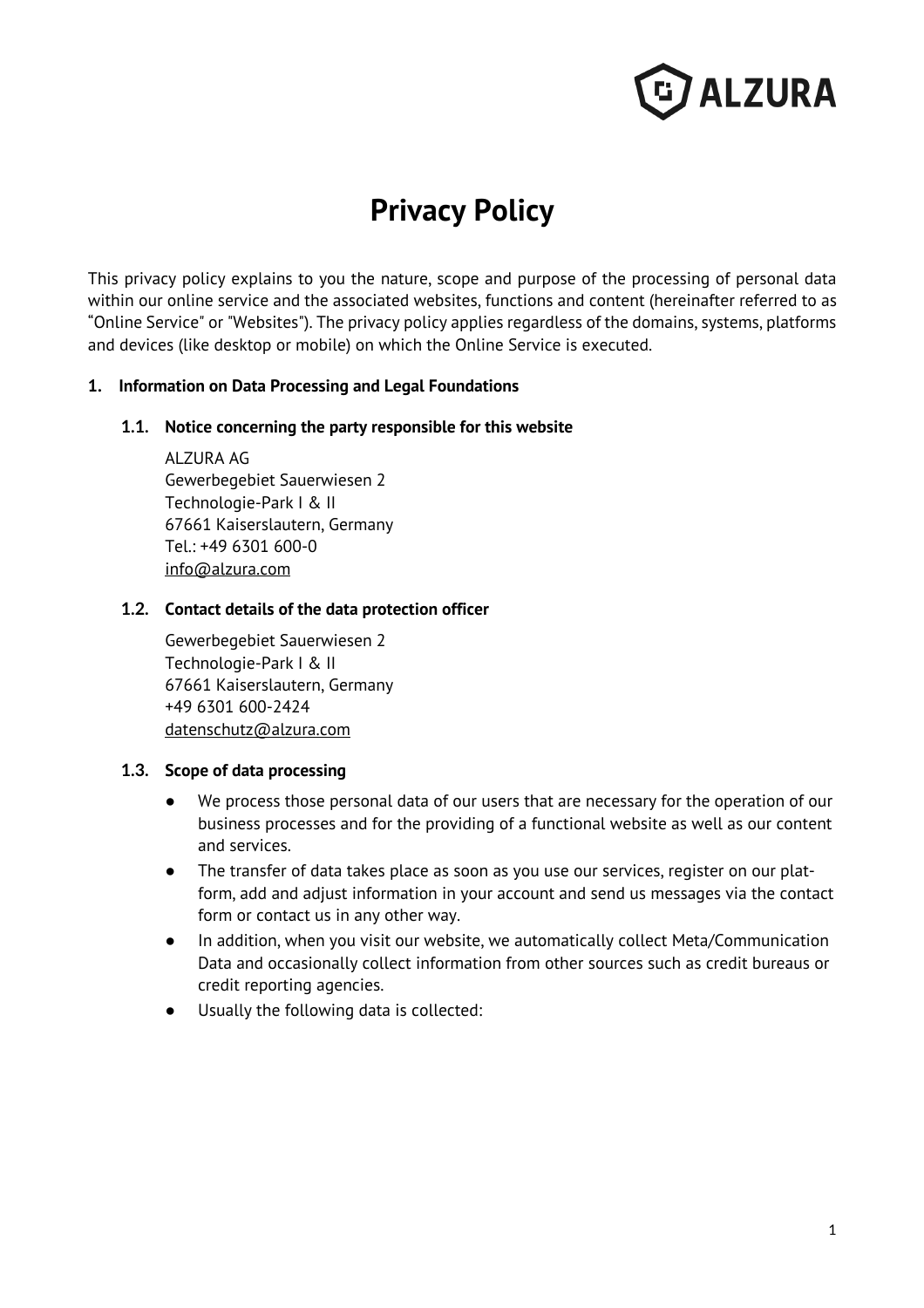

| Category                  | <b>Definition</b>                                                                                                                  |
|---------------------------|------------------------------------------------------------------------------------------------------------------------------------|
| Meta/communication data   | Device information, IP addresses, location data, operating system<br>including corresponding version and possibly the browser used |
| Usage and connection data | Access times, interests, web pages visited, IP address and other<br>log data                                                       |
| Access data               | User name, user ID, password (encrypted) and e-mail address                                                                        |
| Inventory data            | Company name, company address, contact person, type of busi-<br>ness, number of employees and VAT identification number            |
| Contact data              | E-mail address and phone number                                                                                                    |
| Payment data              | Bank details, credit-rating data, Invoices and order history                                                                       |
| Content data              | Reviews, support requests, other text submissions, photographs<br>and videos                                                       |

# **1.4. Legal basis for data processing**

We process your personal data for various purposes and on the basis of various legal bases that permit such processing:

- When processing personal data that is necessary for the performance of a contract to which the data subject is a party, Art. 6 (1) lit. b GDPR serves as the legal basis. This also applies to processing operations that are necessary for the performance of precontractual measures.
- If we obtain the consent of the data subject for the processing operations of personal data, Art. 6 (1) lit. a GDPR serves as the legal basis.
- If the processing of personal data is necessary for the fulfillment of a legal obligation to which our company is subject, Art. 6 (1) lit. c GDPR serves as the legal basis.
- In the event that vital interests of the data subject or another natural person make processing of personal data necessary, Art. 6 (1) lit. d GDPR serves as the legal basis.
- If the processing is necessary to protect a legitimate interest of our company or a third party and the interests, fundamental rights and freedoms of the data subject do not override the first-mentioned interest, Art. 6 (1) f GDPR serves as the legal basis for the processing.

#### **2. Disclosure of data to third parties and third-party providers**

• We pass on personal data to affiliated companies and their subsidiaries, for example to payment and shipping service providers, for the purpose of order processing or contract fulfillment.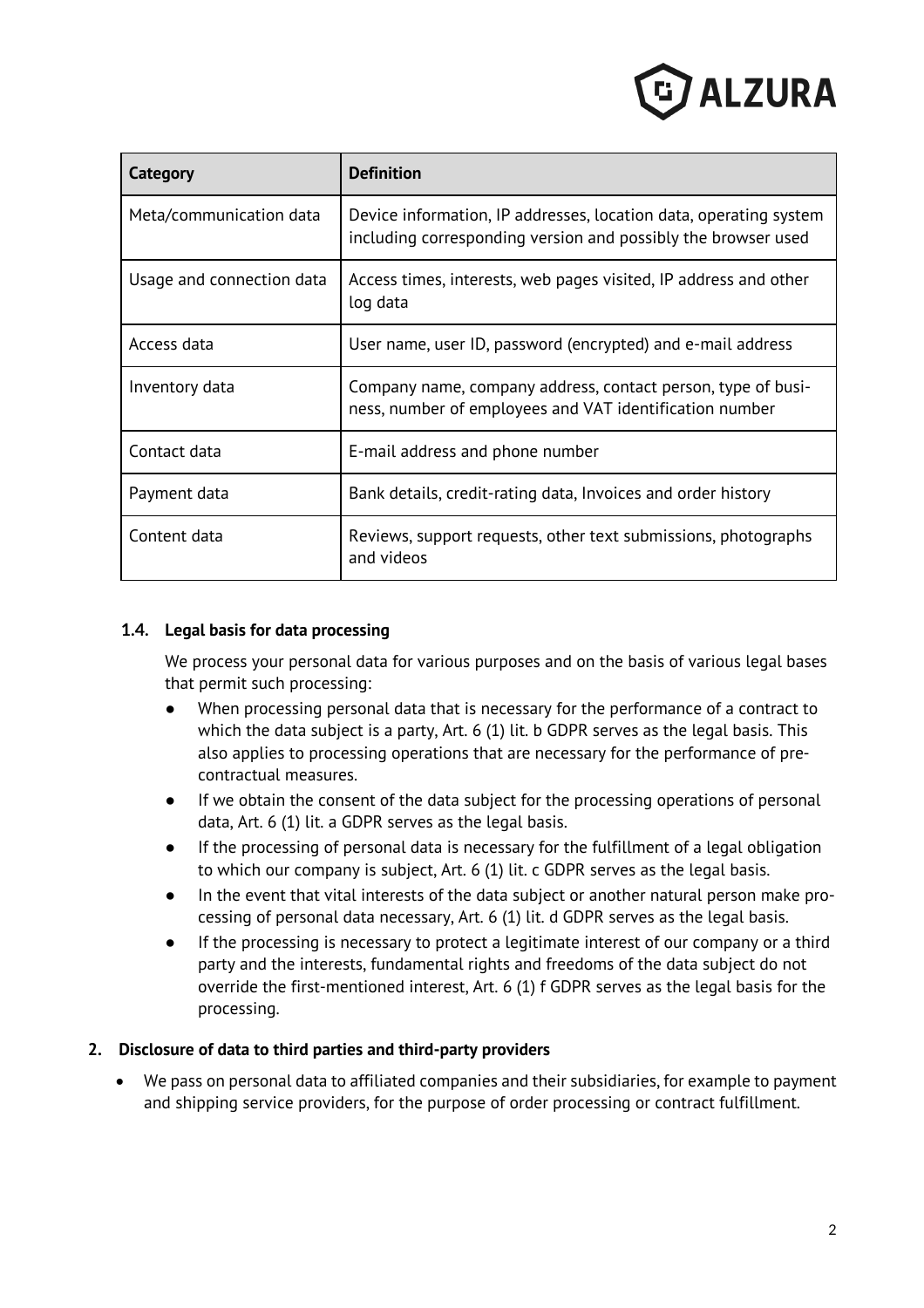

- In order to be able to offer you a comprehensive product range, we also cooperate with other marketplaces and online stores within the European Economic Area (EEA). In doing so, their article inventories are mirrored on our website. When you purchase these items, your address data is transmitted to the respective cooperation partner for shipping processing. The companies we work with are either subject to this privacy policy or follow policies that provide at least as much protection as this privacy policy.
- Where we use subcontractors to provide our services, we also take appropriate legal precautions and appropriate technical and organizational measures to ensure the protection of personal data in accordance with the relevant legal requirements.
- As we continue to develop our business, we or individual subsidiaries may sell or buy business units or components. In such transactions, customer information is usually transferred along with the part of the business being transferred. However, this information will continue to be subject to the pre-existing privacy policy (except, of course, where the customer expressly consents to other terms). In the case of that our online services are sold in whole, in part or in substantial parts, personal data will be transferred to the buyer.
- Insofar as content, tools or other means from other providers (hereinafter collectively referred to as "third party providers") are used within the scope of this data protection declaration and their named registered office is located in a third country, it is to be assumed that a transfer of data to the third party providers' countries of domicile will take place. The transfer of data to third countries outside the European Economic Area (EEA) takes place either if there is an adequate level of data protection, user consent or otherwise legal permission (for example, EU standard contractual clauses). However, we would like to point out that no level of data protection comparable to that in the EU can be guaranteed in these countries.

#### **3. Safety measures**

- We take state-of-the-art organisational, contractual and technical security measures to ensure that the provisions of the data protection laws are complied with and to protect the data processed by us against accidental or intentional manipulation, loss, destruction or against access by unauthorised persons.
- The security measures include in particular those which are listed in the Documentation of technical and organisational measures.

#### **4. Registration and user account**

- We create a user account for each of our users, in which they can view their contact and order data in particular. Within the framework of registration, the required mandatory information will be communicated to the users. The user accounts are not public and cannot be indexed by search engines. If users have terminated their user account, their data will be deleted at the request of the user with regard to the user account, subject to necessary retention for commercial or tax reasons pursuant to Art. 6(1)(c) GDPR. It is the user's responsibility to secure their data before the end of the contract in the event of termination. We are entitled to irretrievably delete all user data stored during the term of the contract.
- Within the scope of registration and renewed logins as well as use of our online services, we store the IP address and the time of the respective user action. The storage is based on our legitimate interests, as well as the user's protection against misuse and other unauthorised use. A passing on of this data to third parties does not take place in principle, except if it is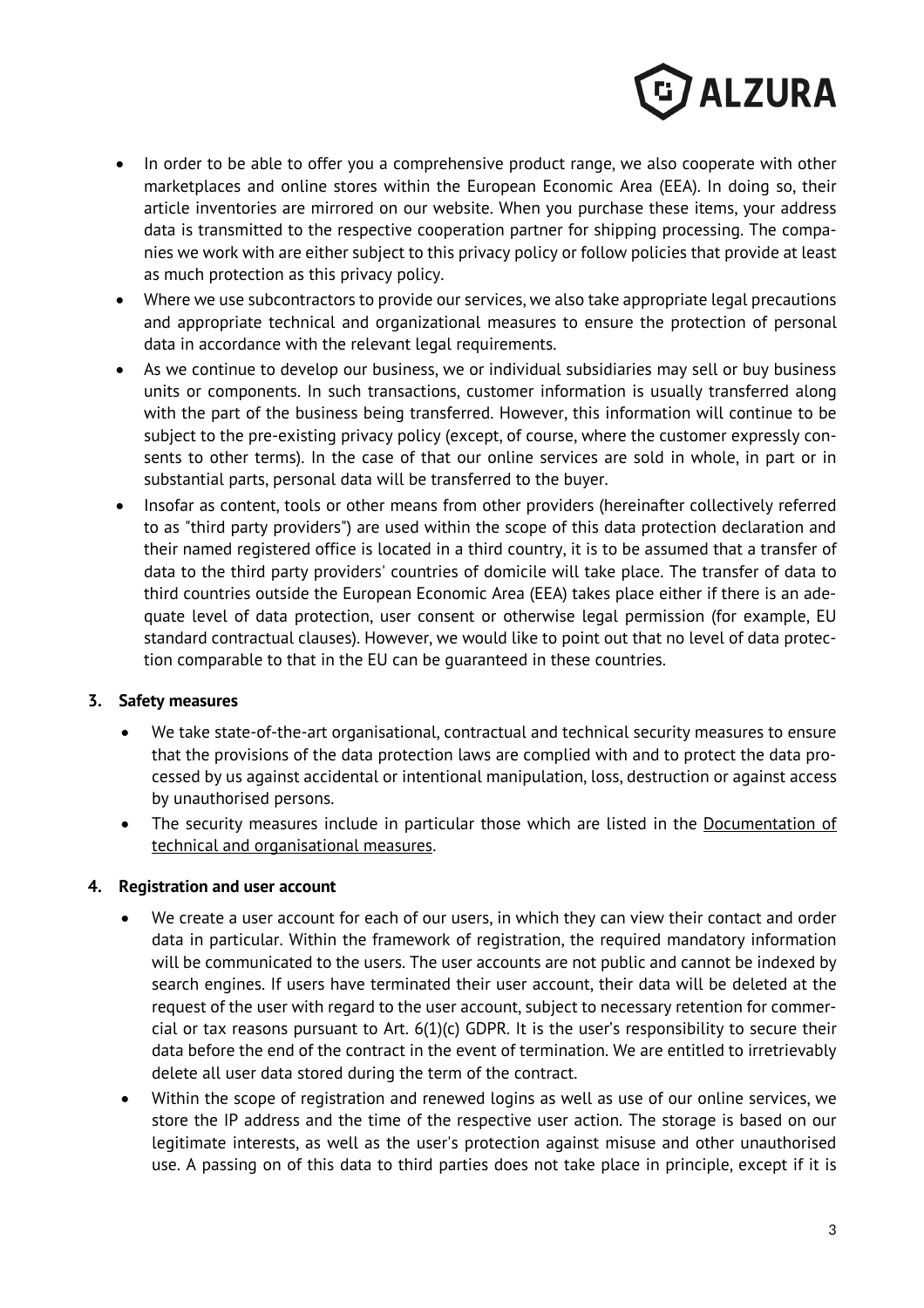

necessary for compliance with our requirements or if a legal obligation exists in accordance with Art. 6(1)(c) GDPR.

• We process usage data (for example the websites visited on our Online Service, interest in our products) and content data (like entries in the contact form or user profile) for advertising purposes in a user profile in order to display, for example, product information based on their previously used services.

# **5. Contact**

- When contacting us, the user's details are used to process the contact enquiry and process it in accordance with Art. 6(1)(b) GDPR.
- The user data can be stored in our Customer Relationship Management System ("CRM System") or comparable inquiry organisation.
- Contacting of applicants: In the field of HR management we use the software "Personio" of the company Personio GmbH, Buttermelcherstraße 16, 80469 Munich, Germany. If you use the online application you will be redirected to the recruiting page of ALZURA AG at Personio. Your application via the online form is subject to the latest version of the privacy policy provided there.

# **6. Newsletter**

- The following information will inform you about the contents of our newsletter as well as the registration, dispatch and statistical evaluation procedures and your rights of objection. By subscribing to our newsletter, you agree to the receipt and procedures described.
- We send newsletters, emails and other electronic notifications containing advertising information (hereinafter referred to as "Newsletters") only with the consent of the recipient or a legal permission. Insofar as the contents of the Newsletters are specifically described within the framework of registration, they are decisive for the consent of the user.
- Double opt-in and logging: The registration to our Newsletter takes place in a so-called double opt-in procedure. Accordingly, after registration you will receive an email asking you to confirm your registration. This confirmation is necessary so that no one can register with false email addresses. The registrations for the Newsletter are logged in order to be able to prove the registration process according to the legal requirements. This includes the storage of the registration and confirmation time, as well as the IP address. Likewise the changes of your data stored with the shipping service provider are logged.
- Shipping service provider: HubSpot, 2nd Floor 30 North Wall Quay, Dublin 1, Ireland, Phone: +353 1 5187500. The security of the transfer is covered by so-called standard contractual clauses, which ensure that the processing of personal data is subject to a level of security that complies with the GDPR.
- To subscribe to the Newsletters, it is sufficient to enter your email address.
- The use of the shipping service provider, the performance of statistical surveys and analyses as well as the logging of the registration procedure are carried out on the basis of our legitimate interests in accordance with Art. 6(1)(f) GDPR. We are interested in using a user-friendly and secure newsletter system that serves both our business interests and users' expectations.
- You can revoke your consent to the storage of data, email address and their use to send the Newsletters at any time by sending an email to datenschutz@alzura.com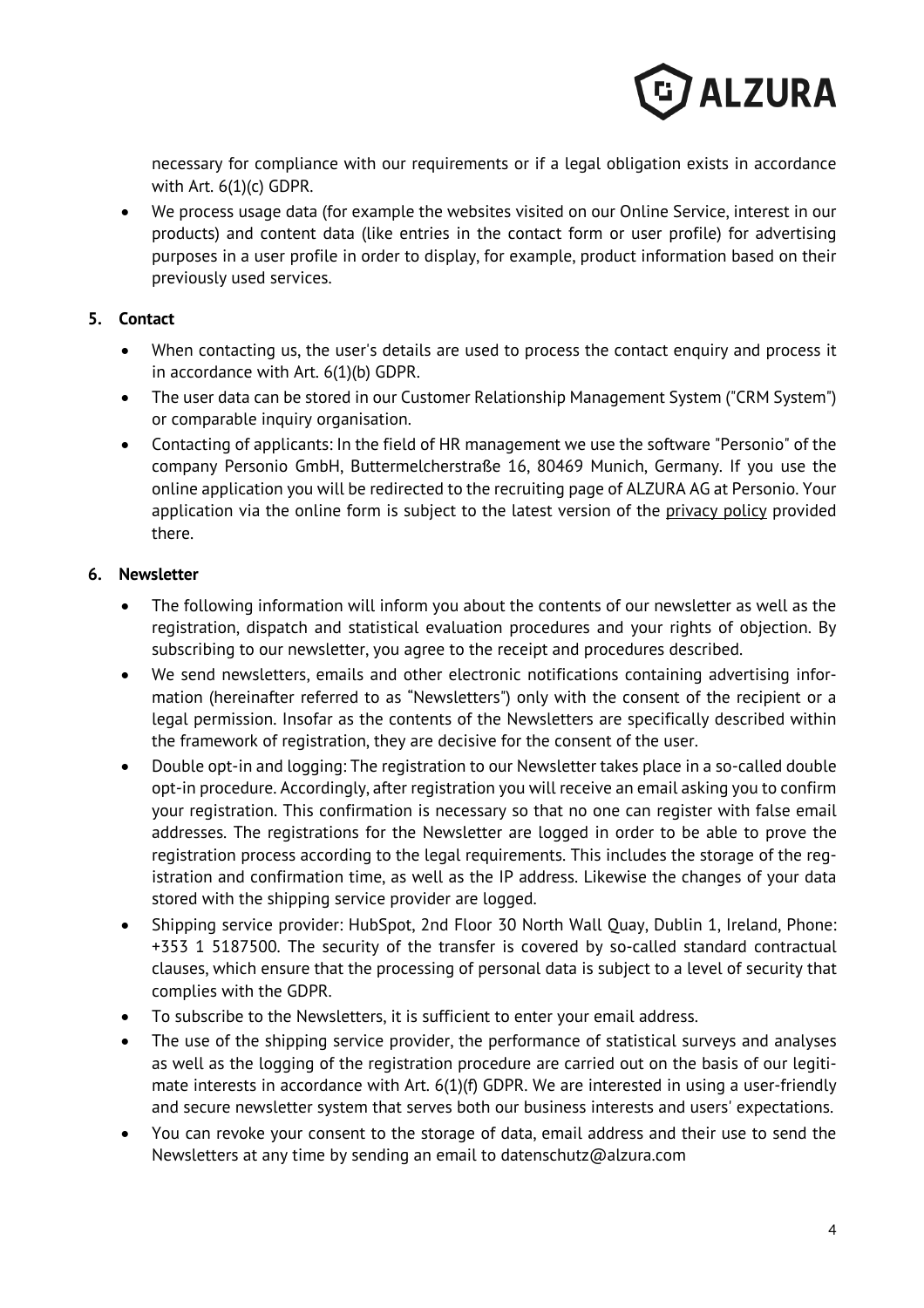

#### **7. Collection of access data and log files**

- On the basis of our legitimate interests within the meaning of Art. 6(1)(f) GDPR, we collect data on each access to the server on which this service is located (so-called server log files). Access data includes the name of the website accessed, the file, the date and time of access, the amount of data transferred, geodata, customer number, notification of successful access, browser type and version, the user's operating system, referrer URL (previously visited page), IP address and the requesting provider.
- Log file information is stored for security reasons (for example to clarify abuse or fraud actions) and to improve our Online Service for a maximum period of 6 months and then deleted. Data, the further storage of which is necessary for evidence purposes, are excluded from deletion until the respective incident has been finally clarified.

#### **8. Cookies and range measurement**

- Our websites use so-called "**cookies**". Cookies are small text files and do not cause any damage to your end device. They are either stored temporarily for the duration of a session (session cookies) or permanently (permanent cookies) on your end device. Session cookies are automatically deleted at the end of your visit. Permanent cookies remain stored on your device until you delete them yourself or until they are automatically deleted by your web browser. Cookies aim to make our sites more user-friendly, more effective, and more secure.
- In some cases, cookies from third-party companies may also be stored on your end device when you enter our site (third-party cookies). These enable us or you to use certain services of the third-party company (like cookies for the processing of payment services).
- Cookies have various functions. Many cookies are technically necessary, as certain website functions would not work without them (such as the display of videos). Other cookies are used to evaluate user behaviour or display advertisements. Which cookies we set and how we use them can be found in our cookie policy.
- Cookies that are required to carry out the electronic communication process (essential cookies) or to provide certain functions that you have requested (functional cookies) or to optimise the website (performance and statistics cookies and marketing cookies, like cookies to measure visitor behaviour) are stored on the basis of Art. 6(1)(f) GDPR, unless another legal basis is given. The website operator has a legitimate interest in the storage of cookies for the technically error-free and optimised provision of his services. If you have given your consent to the storage of cookies, the storage of the cookies in question will be carried out exclusively on the basis of this consent (Art. 6(1)(a) GDPR); the consent can be revoked at any time.
- You can set your browser so that you are informed about the setting of cookies and allow cookies only in individual cases, exclude the acceptance of cookies for certain cases or generally, and activate the automatic deletion of cookies when closing the browser. If you deactivate cookies, the functionality of this website may be limited.
- As far as cookies are used by third-party companies or for analysis purposes, we will inform you separately about this within the framework of this data protection declaration and, if necessary, request your consent.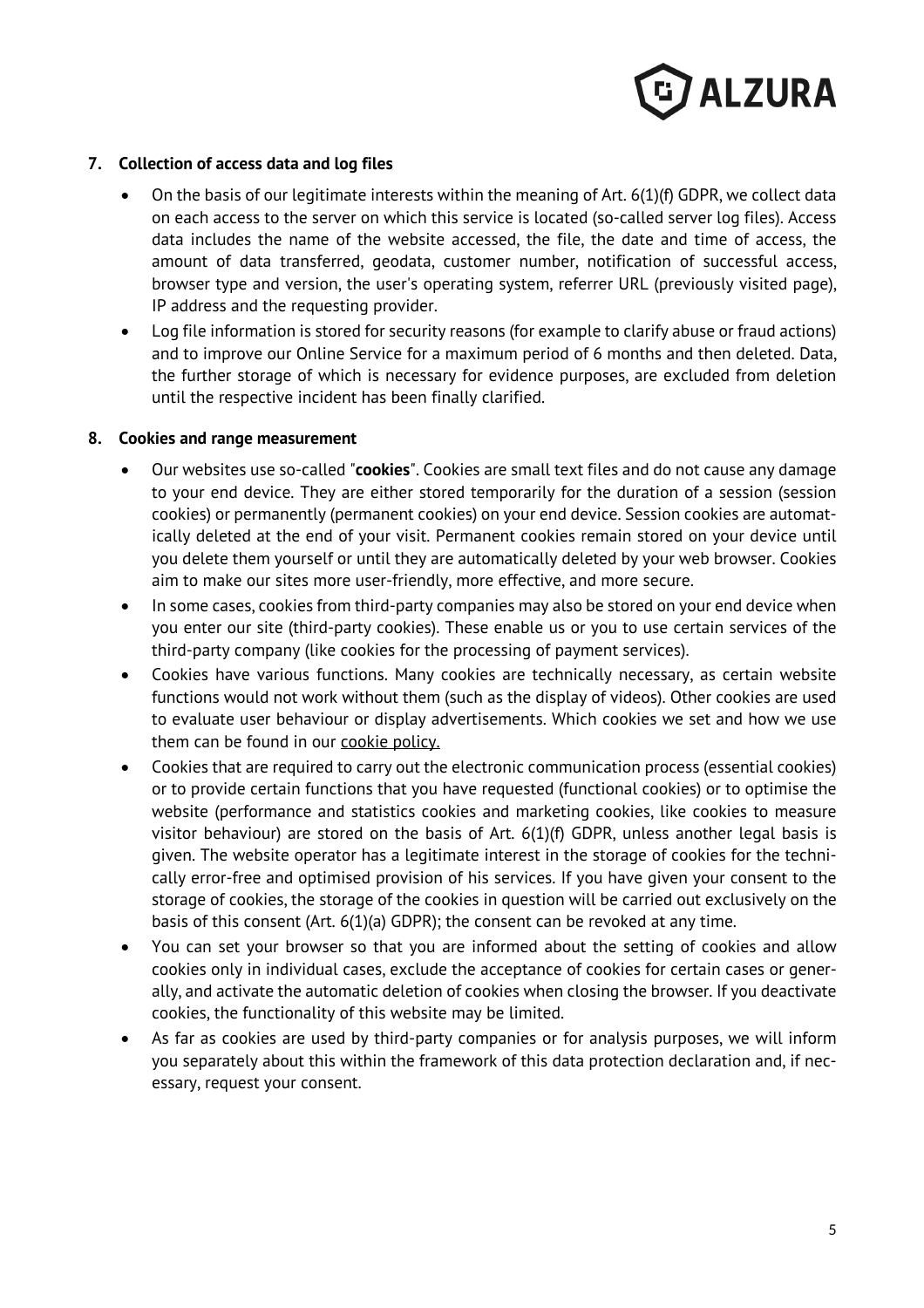

#### **9. Integration of services and contents of third parties**

• Within our Online Service, we use content or service offers from Third-Party Providers on the basis of our legitimate interests (which means interest in the analysis, optimisation and economic operation of our Online Service within the meaning of Art. 6(1)(f) GDPR). The following presentation provides an overview of Third-Party Providers and their contents, along with links to their privacy policies, which contain further information on the processing of data and, partly already mentioned here, objection options (so-called opt-out):

# **9.1. HubSpot**

- We use the CRM system "Hubspot". This is an integrated software solution that covers various aspects of our online marketing. These include, among other things: Content management (website and blog), email marketing (newsletters as well as automated mailings, for example to provide downloads), social media publishing and reporting, reporting (like traffic sources and access), contact management (like user segmentation and CRM), landing pages and contact forms.
- Our registration service allows visitors to our website to learn more about our company, download content and provide their contact information and other demographic information. This information, as well as the contents of our website, is stored on servers of our software partner HubSpot. They may be used by us to contact visitors to our website and to determine which services of our company are of interest to them. All information we collect is subject to these data protection regulations. We use all information collected exclusively to optimise our marketing activities.
- HubSpot is a software company from the U.S. with a subsidiary in Ireland. Contact: Hub-Spot, 2nd Floor 30 North Wall Quay, Dublin 1, Ireland, Phone: +353 1 5187500. In the course of processing, data may be transferred to the U.S. The security of the transfer is ensured by so-called standard contractual clauses, which guarantee that the processing of personal data is subject to a level of security that corresponds to that of the GDPR. If the standard contractual clauses are not sufficient to establish an adequate level of security, your consent pursuant to Art. 49 (1) a) GDPR may serve as the legal basis for the transfer to third countries.
- The following link will provide you with more details about **HubSpot's privacy**. Hubspot uses cookies with your consent. More information about the cookies used by HubSpot can be found here and here »

# **9.2. Google Analytics**

- On the basis of our legitimate interests (which means interest in the analysis, optimisation and economic operation of our Online Service in the sense of Art. 6(1)(f) GDPR) we use the Google Analytics 360 Suite, a web analytics service provided by Google Ireland. Google uses cookies. The information generated by the cookie about your use of this website (if you have agreed to this) will be transmitted to and stored by Google on servers in Ireland.
- Google will use this information on our behalf to evaluate the use of our Online Service by users, to compile reports on the activities within this Online Service and to provide us with other services associated with the use of this Online Service and the Internet. Pseudonymous user profiles of the users can be created from the processed data.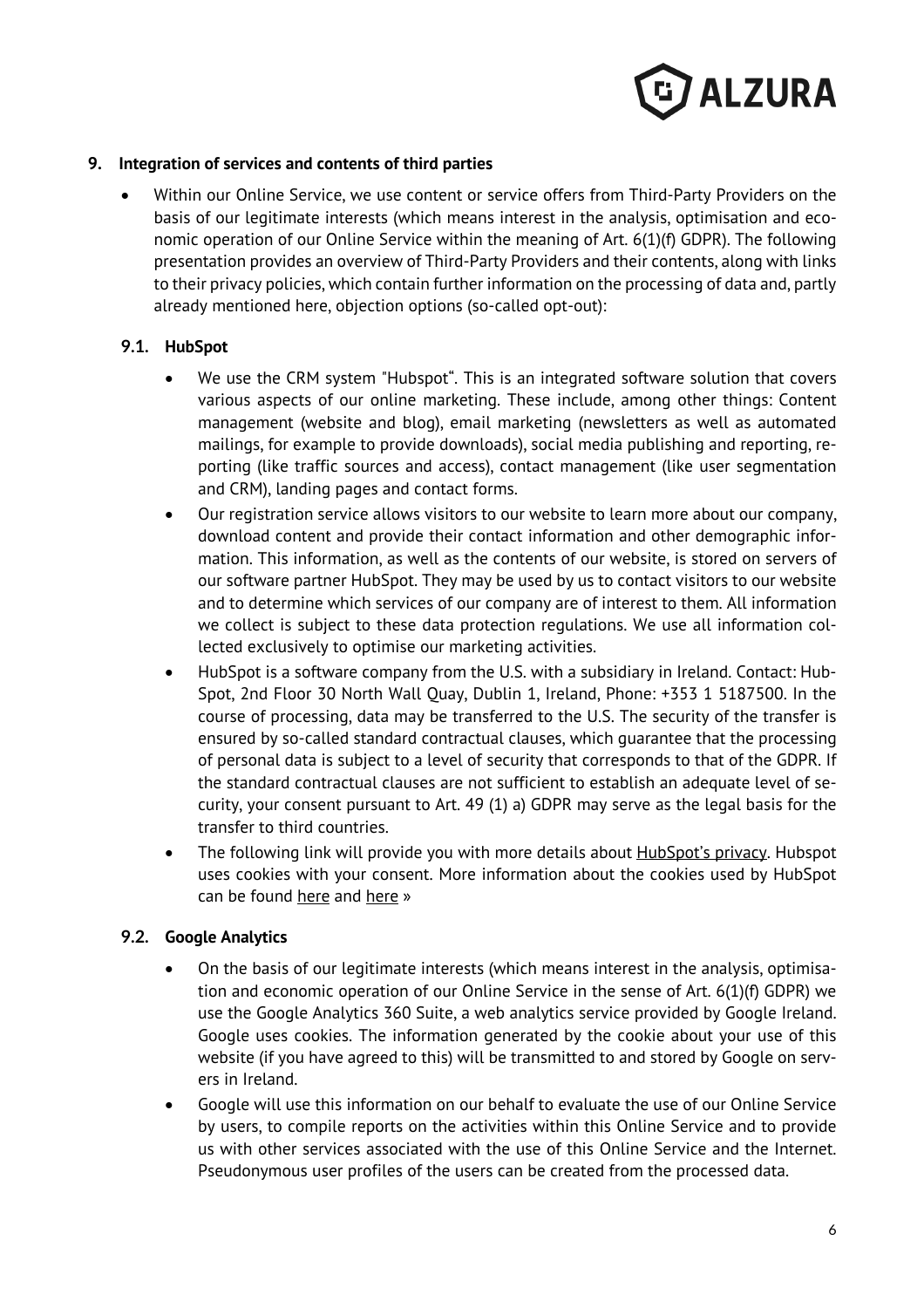

- We use Google Analytics to display ads placed by Google and its partners within our advertising services only to users who have shown an interest in our Online Service or who have specific characteristics (for example interests in specific topics or products determined on the basis of the websites visited) that we transmit to Google (so-called "Remarketing" or "Google Analytics Audiences"). With the help of Remarketing Audiences, we also want to make sure that our ads correspond to the potential interests of the users and are not annoying.
- We only use Google Analytics with activated IP anonymisation. This means that Google will reduce the IP address of users within Member States of the European Union or in other states that are party to the Agreement on the European Economic Area. Only in exceptional cases will the full IP address be transmitted to a Google server in the U.S and shortened there. The IP address transmitted by the user's browser is not merged with other Google data.
- In the course of processing, data may be transferred to the U.S. The security of the transfer is ensured by so-called standard contractual clauses, which guarantee that the processing of personal data is subject to a level of security that corresponds to that of the GDPR. If the standard contractual clauses are not sufficient to establish an adequate level of security, your consent pursuant to Art. 49 (1) a) GDPR may serve as the legal basis for the transfer to third countries.
- Further information on the use of data by Google, setting and objection options can be found on the Google website: "Google's use of data when you use our partners' websites or apps", "Use of data for advertising purposes", "Manage information Google uses to display advertisements to you".

#### **9.3. Google-Remarketing-Services**

- On the basis of our legitimate interests (which means interest in the analysis, optimisation and economic operation of our Online Service within the meaning of Art. 6(1)(f) GDPR), we use the marketing and remarketing services (hereinafter referred to as "Google Marketing Services") of Google Ireland Limited, Gordon House, Barrow Street, Dublin 4, Ireland, ("Google")
- In the course of processing, data may be transferred to the U.S. The security of the transfer is ensured by so-called standard contractual clauses, which guarantee that the processing of personal data is subject to a level of security that corresponds to that of the GDPR. If the standard contractual clauses are not sufficient to establish an adequate level of security, your consent pursuant to Art. 49 (1) a) GDPR may serve as the legal basis for the transfer to third countries.
- Google Marketing Services allow us to display advertisements for and on our website in a more targeted manner to show users only ads that potentially match their interests. If, for example, a user is shown ads for products in which he is interested in on other websites, this is referred to as "remarketing". For these purposes, when a user visits our and other websites on which Google Marketing Services are active, Google directly executes a code from Google and so-called (re)marketing tags are integrated into the Website, provided the user has given his or her consent. With their help, an individual cookie is stored on the user's device (comparable technologies can also be used instead of cookies). The cookies can be set by various domains, including google.com, doubleclick.net, invitemedia.com, admeld.com, googlesyndication.com or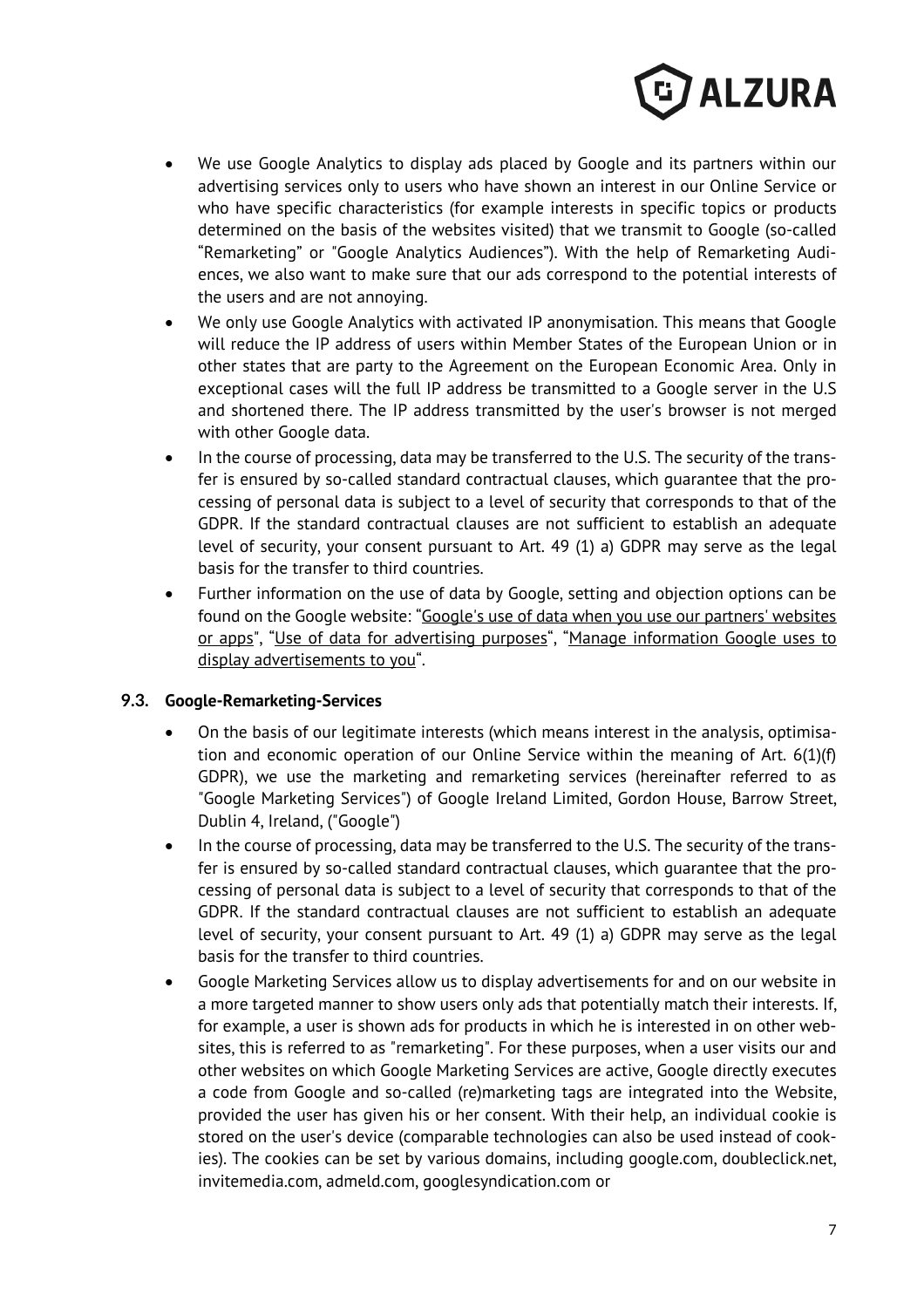

googleadservices.com. In this file it is noted which websites the user visits, which contents he is interested in and which offers he has clicked, furthermore technical information about the browser and operating system, referring websites, visiting time as well as further information about the use of the Online Service. The IP address of the user is also recorded, whereby we disclose, within the scope of Google Analytics, that the IP address originates within a member state of the European Union or in another contracting state of the Agreement on the European Economic Area and then shorten the IP address; only in exceptional cases is it completely transmitted to a Google server in the U.S and shortened there. The IP address is not merged with user data within other Google services. Google may also link the above information to such information from other sources. If the user subsequently visits other websites, the ads tailored to the user's interests can be displayed.

- User data is processed pseudonymously within the framework of Google Marketing Services. Google does not store and process the name or email address of the user, but processes the relevant data related to cookies within pseudonymous user profiles. This means that, from Google's point of view, the ads are not administered and displayed for a specifically identified person, but for the cookie holder, regardless of who this cookie holder is. This does not apply if a user has expressly permitted Google to process the data without this pseudonymisation. The information Google Marketing Services collects about users is transmitted to Google and stored on Google's servers in Ireland.
- One of the Google Marketing Services we use is the online advertising program **"Google AdWords"**. In the case of Google AdWords, each AdWords customer receives a different "conversion cookie", if the user has given his consent. Cookies cannot therefore be tracked via the websites of AdWords customers. The information collected through the cookie is used to generate conversion statistics for AdWords customers who have opted in for conversion tracking. AdWords customers see the total number of users who clicked on their ad and were redirected to a page with a conversion tracking tag. However, they will not receive any information that personally identifies users.
- We may use the Google Marketing Services **"DoubleClick"** to include third-party advertisements. DoubleClick uses cookies (if the user has given his consent) to enable Google and its partner websites to serve ads based on users' visits to this Website or other websites on the Internet.
- We may use the Google Marketing Services **"AdSense"** to include third-party advertisements. AdSense uses cookies (if the user has given his consent) to enable Google and its partner websites to serve ads based on users' visits to this Website or other websites on the Internet.
- We can also use the service **"Google Optimizer"**. Google Optimizer allows us to track the effects of various changes to a website (for example changes to input fields and design) within the framework of so-called "A/B-Testings". For these test purposes, cookies are stored on the devices of the users, if the user has given his consent. Only pseudonymous data of the users will be processed.
- We may also use the **"Google Tag Manager"** to integrate and manage the Google Analytics and marketing services into our website. The Tag Manager itself does not process any personal data, as it is only used to manage other services for the administration of other services - e.g. Google Analytics, etc. -.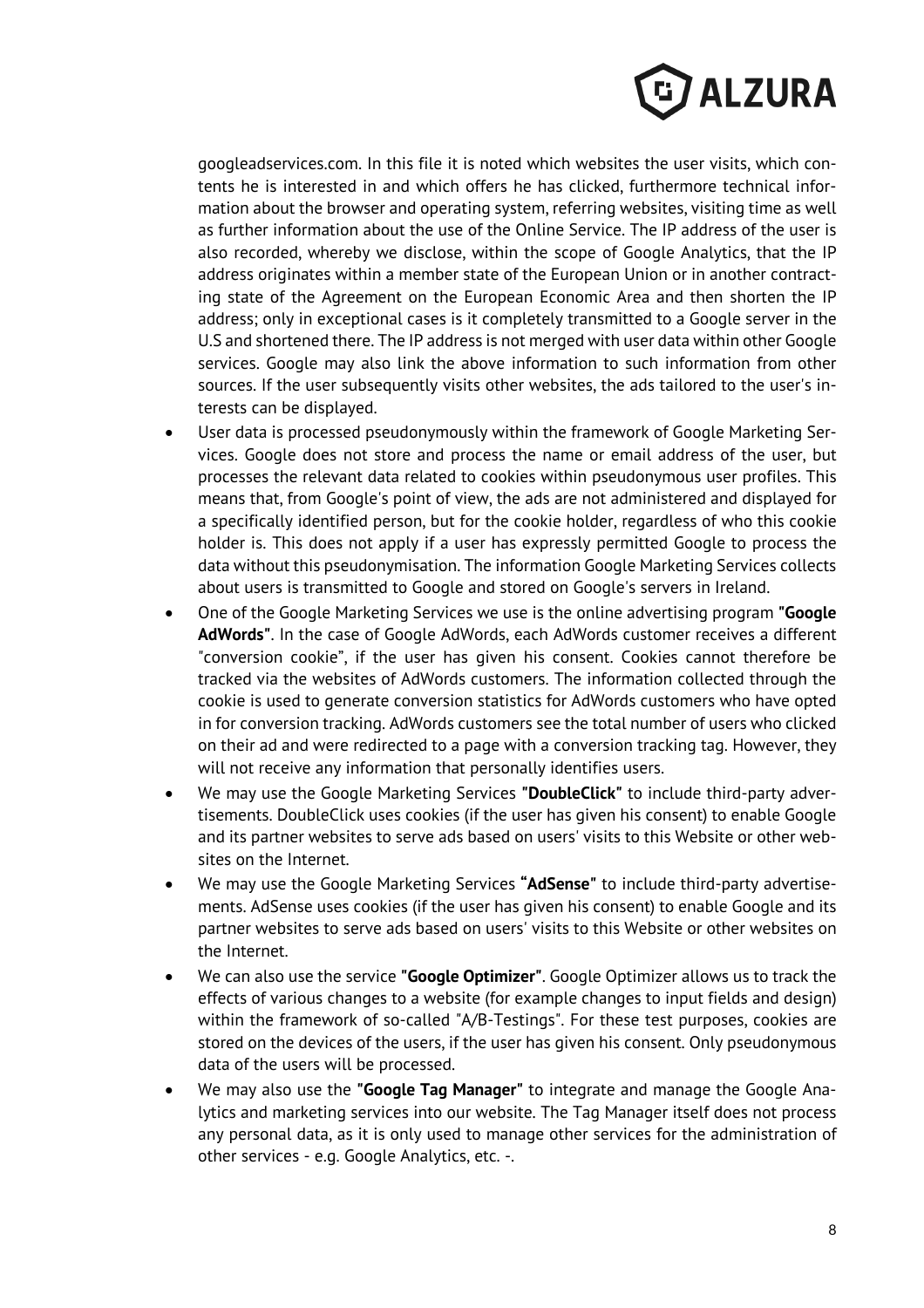

You can find more information about the Tag Manager at: https://www.google.com/intl/de/tagmanager/use-policy.html

- For more information about Google's use of data for marketing purposes, please see the Overview page or the Privacy policy of Google.
- If you wish to opt out of interest-based advertising through Google Marketing Services, you can use the Settings and opt-outs provided by Google. You can also change your cookie settings at any time by deleting the stored cookies via the system settings of your browser. When you call up the website again, the query appears again.

# **9.4. Google Signals**

- Based on our legitimate interests (which means interest in the analysis, optimization and economic operation of our online offer within the meaning of Art. 6(1)(f) GDPR), we use the web analytics service Google Signals.
- With Signals, Google provides reports on cross-device user numbers, as well as on different groups of users, which are based on different device combinations used. For this purpose, Google uses the data of users who have activated the "personalized advertising" option in their Google account settings.
- Google Signals is only used with IP anonymization enabled. This means that the IP address of users within the member states of the EU and the European Economic Area is shortened. This shortening eliminates the personal reference of your IP address. Thus, no conclusions can be drawn about the identity of an individual user. You can object to the collection of data by Google Signals at any time by deactivating "personalized advertising" in your Google account.
- Additional information about how Google handles your personal data in its advertising network can be found here and in Google's privacy policy.

# **9.5. Google Fonts**

- The Google Web Fonts service is used on this website. The service is provided by Google Ireland Limited Google Building Gordon House, 4 Barrow St, Dublin, D04 E5W5, Ireland. With the help of Google Web Fonts, we can load and display external fonts, so-called Google Fonts, on our website. Google Web Fonts is integrated locally on our site. This means that the fonts are not loaded from Google servers (privacy policy and opt-out).
- The legal basis for this processing is Art. 6 (1) lit. f GDPR a legitimate interest. Our legitimate interest in the processing is to present the website in an attractive and userfriendly manner. Local hosting ensures that no data is transmitted to Google, a corresponding data transfer does not take place.

# **9.6. Google Maps**

- Maps from the "Google Maps" service of the Third-Party Provider Google Ireland Limited, Gordon House, Barrow Street, Dublin 4, Ireland (Privacy policy and Opt-out).
- In the course of processing, data may be transferred to the U.S. The security of the transfer is ensured by so-called standard contractual clauses, which guarantee that the processing of personal data is subject to a level of security that corresponds to that of the GDPR. If the standard contractual clauses are not sufficient to establish an adequate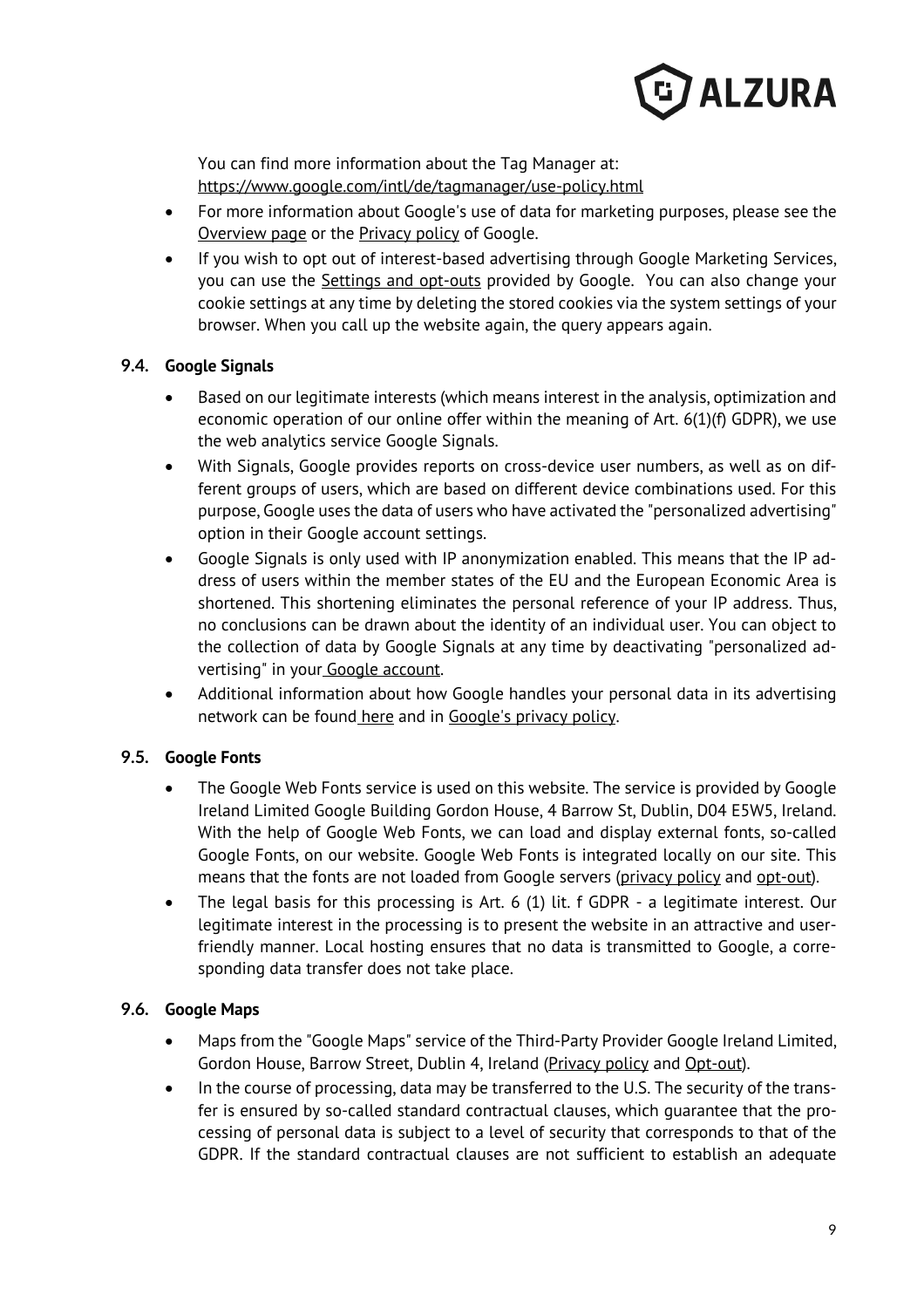

level of security, your consent pursuant to Art. 49 (1) a) GDPR may serve as the legal basis for the transfer to third countries.

# **9.7. Google Currents**

• Within our Online Service, functions of the Google Currents service are integrated. These features are provided by the Third-Party Provider Google Ireland Limited, Gordon House, Barrow Street, Dublin 4, Ireland. If you are logged in to your Google Currents - account you can link the contents of our pages to your Google Currents - profile by clicking the GoogleCur - button. This enables Google to assign the visit to our pages to your user account. We would like to point out that, as the provider of these pages, we do not have any knowledge of the content of the transmitted data or its use by Google Currents. Privacy policy and Opt-out).

# **9.8. Google Firebase**

- Our apps use technology from Google Firebase (Google Ireland Limited, Gordon House, Barrow Street, Dublin 4, Ireland, "Google"). Firebase is part of the Google Cloud Platform and offers numerous services for developers. A list can be found here. For Firebase Analytics, Google uses an "Instance ID" as well as the advertising ID of the end device. In the device settings of your mobile device, you can restrict the use of the advertising ID.
- For Android: Settings > Google > Ads > Reset advertising ID
- For iOS: Settings > Privacy > Advertising > No Ad Tracking
- More information about Firebase's privacy and security can be found here. If possible, we use servers with a location within the EU. However, it cannot be ruled out that data may also be transferred to the U.S. The security of the transfer is ensured by so-called standard contractual clauses, which guarantee that the processing of personal data is subject to a level of security that corresponds to that of the GDPR. If the standard contractual clauses are not sufficient to ensure an adequate level of security, your consent pursuant to Article 49 (1) (a) of the GDPR may serve as the legal basis for the transfer to third countries.
- More information about Google Firebase and privacy can be found at https://www.google.com/policies/privacy/ and at https://firebase.google.com/.

#### **9.9. Facebook Social Plugins**

- We use social plugins ("plugins") of the social network facebook.com, which is operated by Facebook Ireland Ltd., 4 Grand Canal Square, Grand Canal Harbour, Dublin 2, Ireland ("Facebook"), on the basis of our legitimate interests (which means interest in the analysis, optimisation and economic operation of our Online Service in the sense of Art. 6(1)(f) GDPR). The plugins can display interaction elements or content (like videos, graphics or text contributions) and can be recognised by one of the Facebook logos.
- In the course of processing, data may be transferred to the U.S. The security of the transfer is ensured by so-called standard contractual clauses, which guarantee that the processing of personal data is subject to a level of security that corresponds to that of the GDPR. If the standard contractual clauses are not sufficient to establish an adequate Data base for the transfer to third countries.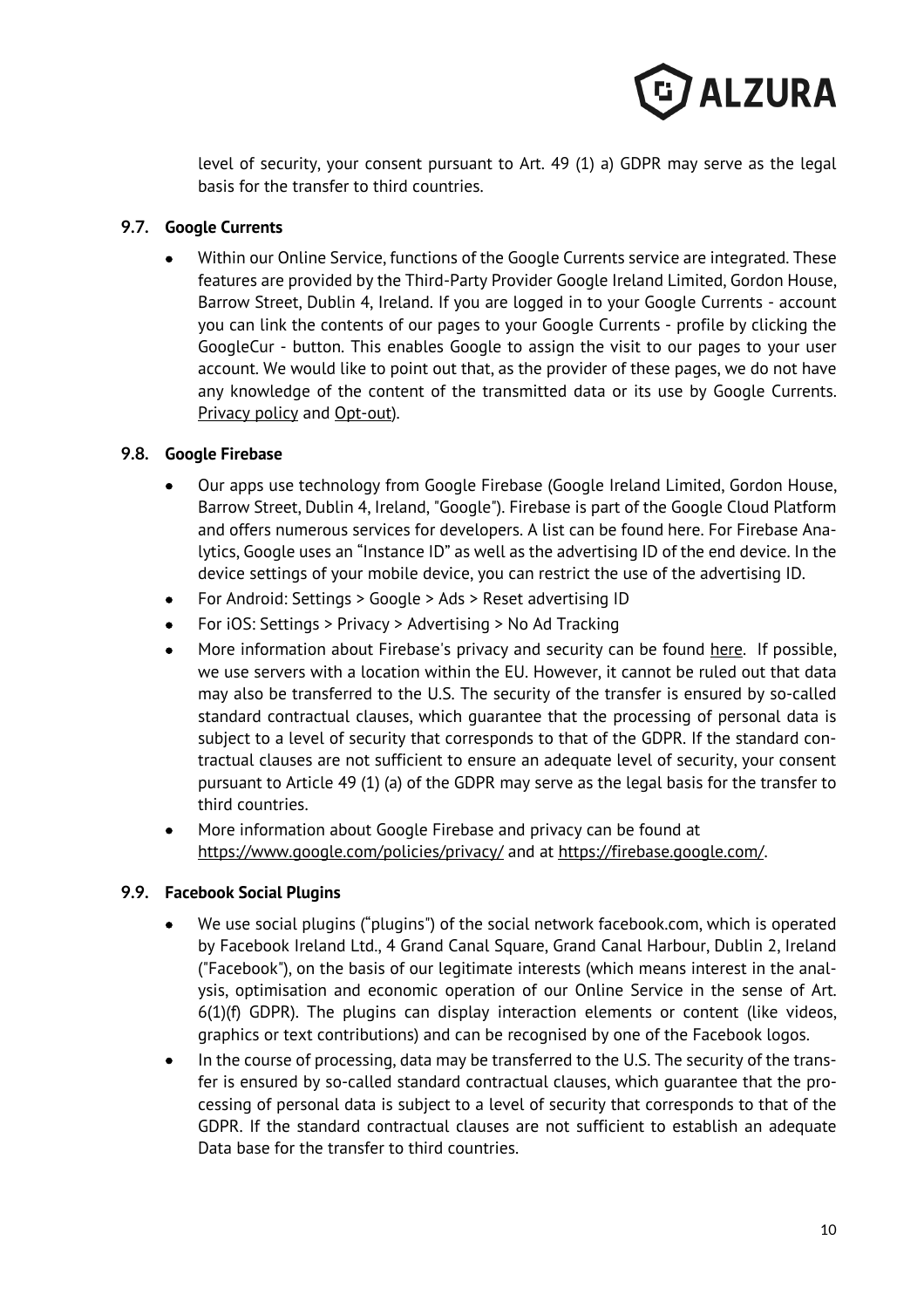

- When a user calls a function of this Online Service that contains such a plugin, his device establishes a direct connection with the Facebook servers. The content of the plugin is transmitted directly from Facebook to the user's device and integrated into the Online Service by the user. User profiles can be created from the processed data. We therefore have no influence on the amount of data that Facebook collects with the help of this plugin.
- By integrating the plugins, Facebook receives the information that a user has called up the corresponding page of the Online Service. If the user is logged in to Facebook, Facebook can assign the visit to his Facebook account. When users interact with the plugins, for example by clicking the Like button or commenting, the corresponding information is transferred directly from your device to Facebook and stored there. If a user is not a member of Facebook, it is still possible for Facebook to know and store their IP address. According to Facebook, however, only an anonymous IP address is stored in Germany.
- The purpose and scope of the data collection and the further processing and use of the data by Facebook as well as the relevant rights and setting options to protect the privacy of users can be found in the data protection information of Facebook.
- If a user is a Facebook member and does not want Facebook to collect information about him or her via this Online Service and link it to his or her Facebook member data, he or she must log out of Facebook and delete cookies before using our Online Service. Further settings and objections to the use of data for advertising purposes are possible within the Facebook profile settings or via the US page or the EU page. The settings are platform-independent, which means they are applied to all devices (desktop or mobile).

#### **9.10. Facebook, Custom Audiences and Facebook Marketing Services**

- Due to our legitimate interests in the analysis, optimisation and economic operation of our Online Service, the so-called "Facebook Pixel" of the social network Facebook, which is operated by Facebook Inc., 1 Hacker Way, Menlo Park, CA 94025, U.S, or if you are resident in the EU, Facebook Ireland Ltd., 4 Grand Canal Square, Grand Canal Harbour, Dublin 2, Ireland, is used within our Online Service.
- With the help of the Facebook Pixel, it is possible for Facebook to determine the visitors of our Online Service as a target group for the presentation of ads (so-called "Facebook Ads"). Accordingly, we use Facebook Pixel to display Facebook Ads placed by us only to those Facebook users who have shown an interest in our Online Service or who have certain features (like, interests in certain topics or products that are determined on the basis of the websites visited) that we transmit to Facebook (so-called "Custom Audiences"). With the help of Facebook Pixel, we also want to ensure that our Facebook Ads correspond to the potential interest of users and do not appear annoying. The Facebook Pixel also enables us to track the effectiveness of Facebook ads for statistical and market research purposes by showing whether users were referred to our Website after clicking on a Facebook ad (so-called "Conversion").
- The Facebook Pixel is directly integrated by Facebook when you visit our Website and can store a so-called cookie on your device, if you have given your consent. If you then log in to Facebook or visit Facebook when logged in, the visit to our Online Service will be noted in your profile. The data collected about you is anonymous to us and does not give us any information about the identity of the user. However, the data is stored and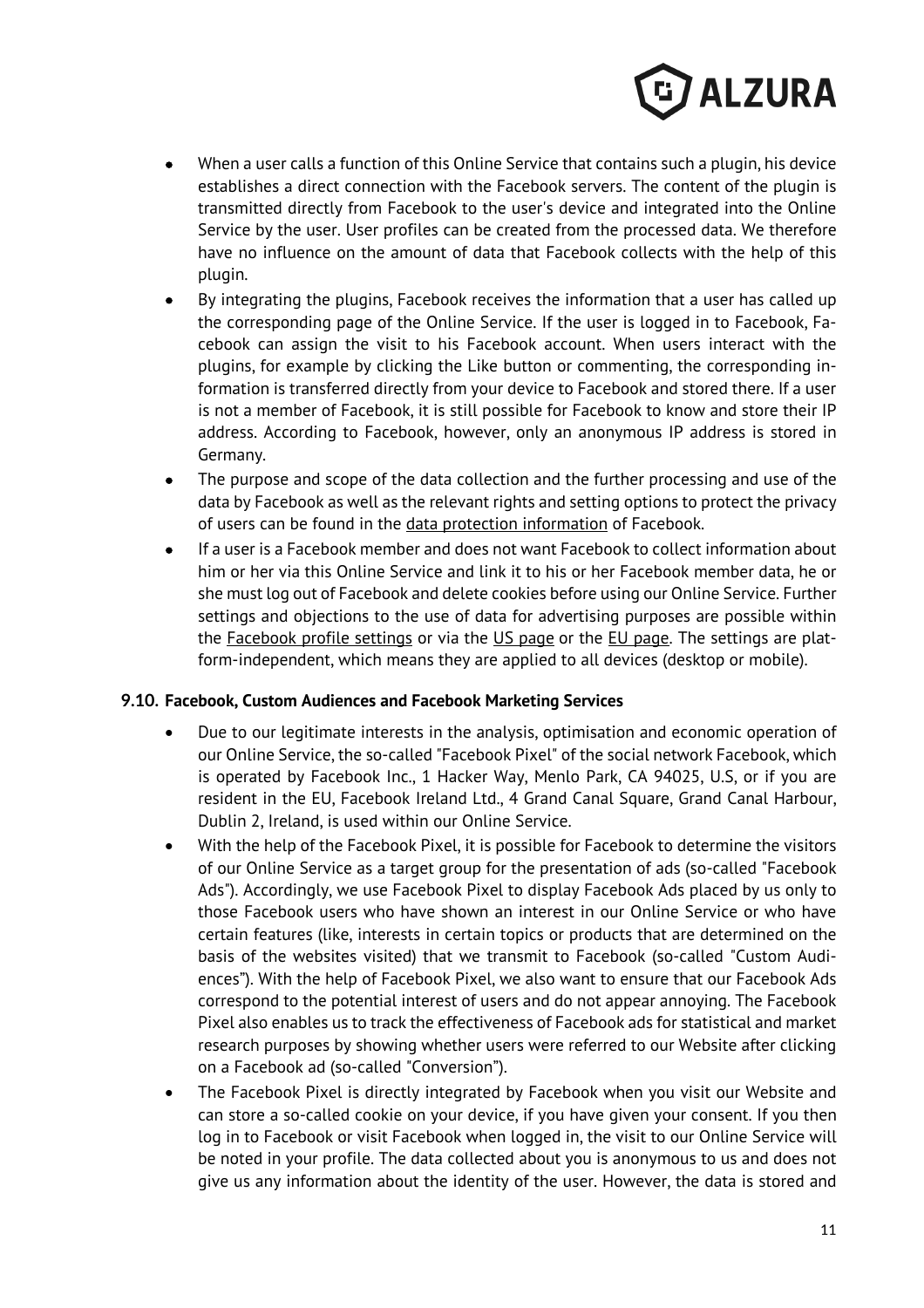

processed by Facebook so that a connection to the respective user profile is possible and can be used by Facebook as well as for its own market research and advertising purposes. If we transmit data to Facebook for comparison purposes, this data is encrypted locally on the browser and only then sent to Facebook via a secure https connection. This is done solely for the purpose of comparing it with the data encrypted by Facebook.

- Furthermore, when using the Facebook Pixel, we use the additional function "extended comparison" where data for the formation of target groups ("Custom Audiences" or "Look Alike Audiences") are transmitted in encrypted form to Facebook. Further Details.
- Furthermore we use the procedure "Custom Audiences from File" of the social network Facebook, Inc. In this case, the email addresses of the newsletter recipients are uploaded to Facebook. The upload process is encrypted. The upload is used solely to determine the recipients of our Facebook ads. This is to ensure that ads are only displayed to users who have an interest in our information and services.
- The processing of the data by Facebook takes place within the framework of Facebook's Data usage guideline. Special information and details about the Facebook Pixel and how it works can be found in the **Help section** of Facebook.
- You may opt out of Facebook Pixel collection and use of your information to display Facebook Ads. To customise what types of ads you see within Facebook, you can use the page set up by Facebook and follow the instructions on the settings for usage-based advertising. The settings are platform-independent (desktop or mobile).
- Within the scope of processing via YouTube (Ireland Limited, Gordon House, Barrow Street, Dublin 4, Ireland (privacy policy and opt-out)), data may be transferred to the U.S. The security of the transfer is ensured by so-called standard contractual clauses, which guarantee that the processing of personal data is subject to a level of security that corresponds to that of the GDPR. If the standard contractual clauses are not sufficient to ensure an adequate level of security, your consent pursuant to Article 49 (1) (a) of the GDPR may serve as the legal basis for the transfer to third countries.
- You may object to the use of cookies to measure reach and for advertising purposes, via the Network Advertising Initiative opt-out page, and additionally via the US website or the European website.

# **9.11. Instagram**

- Features of the Instagram service are integrated within our Online Service. These features are provided by Instagram Inc., 1601 Willow Road, Menlo Park, CA, 94025, U.S.
- If you are logged in to your Instagram account you can link the contents of our pages to your Instagram - profile by clicking the Instagram - button. This allows Instagram to assign the visit to our pages to your user account. We would like to point out that, as the provider of these pages, we do not have any knowledge of the content of the transmitted data or of its use by Instagram (Privacy Policy).

# **9.12. LinkedIn**

• Our Online Service uses features of the LinkedIn network. The provider is the LinkedIn Corporation, 2029 Stierlin Court, Mountain View, CA 94043, U.S. Each time you access one of our pages that contains LinkedIn features, a connection is established to LinkedIn servers. LinkedIn will be informed that you have visited our website with your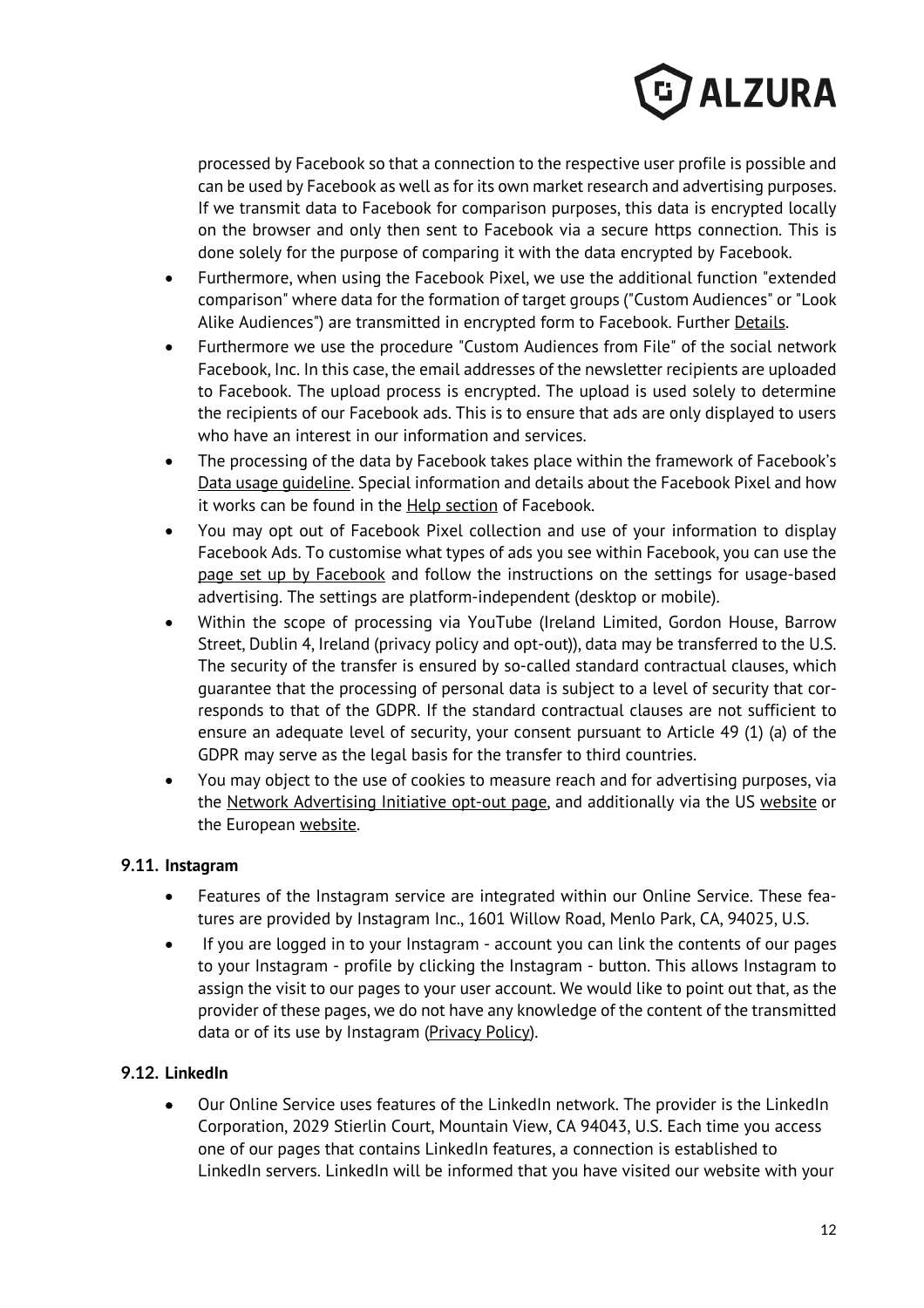

IP address. If you click the LinkedIn "Recommend Button" and are logged into your LinkedIn account, LinkedIn will be able to associate your visit to our website with you and your user account. We would like to point out that, as the provider of the pages, we have no knowledge of the content of the transmitted data or its use by LinkedIn (Privacy policy und Opt-out).

- The legal basis for the processing is your consent pursuant to Art. 6 para. 1 lit. a GDPR. If you do not want the aforementioned data to be collected and processed via LinkedIn, you can refuse your consent or revoke it at any time with effect for the future.
- In the context of processing via LinkedIn, data may be transmitted to the U.S and Singapore. The security of the transfer is regularly secured by so-called standard contractual clauses, which ensure that the processing of personal data is subject to a level of security that corresponds to that of the GDPR.

# **9.13. Twitter**

• Features of the Twitter service can be integrated within our Online Service. These features are offered by Twitter Inc, 1355 Market Street, Suite 900, San Francisco, CA 94103, U.S. By using Twitter and the "Re-Tweet" function, the websites you visit are linked to your Twitter account and made known to other users. Data is also transmitted to Twitter. We would like to point out that, as the provider of these pages, we do not have any knowledge of the content of the transmitted data or of its use by Twitter (Privacy Policy). You can change your privacy settings on Twitter in Account settings.

#### **9.14. XING**

- We use functions of the XING network. The provider is New Work SE, Dammtorstraße 29-32, 20354 Hamburg, Germany. Each time you access one of our pages that contains XING features, you will be connected to XING servers. A storage of personal data does not take place after our knowledge. In particular, no IP addresses are stored or usage behaviour evaluated (Privacy Policy).
- The processing is carried out in accordance with Art. 6 para. 1 lit. f. GDPR on the basis of our legitimate interest of contact possibilities to our customers. The analysis processes initiated by XING may be based on deviating legal grounds to be specified by XING (e.g. consent within the meaning of Art. 6 (1) lit. a GDPR).

### **9.15. External payment service providers**

- We offer the option to process the payment transaction via the payment service provider Stripe, % Legal Process, 510, Townsend St., San Francisco, CA 94103 (Stripe) and PayPal S.à.r.l. et Cie, S.C.A., 22-24 Boulevard Royal, L-2449 Luxembourg. This is in line with our legitimate interest in offering an efficient and secure payment method (Art. 6 para. 1 lit. f GDPR). In this context, we disclose the following data to Stripe or PayPal to the extent necessary for the performance of the contract (Art. 6 para. 1 lit b. GDPR).
- The processing of the data provided under this section is not required by law or contract. Without the transmission of your personal data, we cannot make a payment via PayPal (There is an option for you to choose another payment method).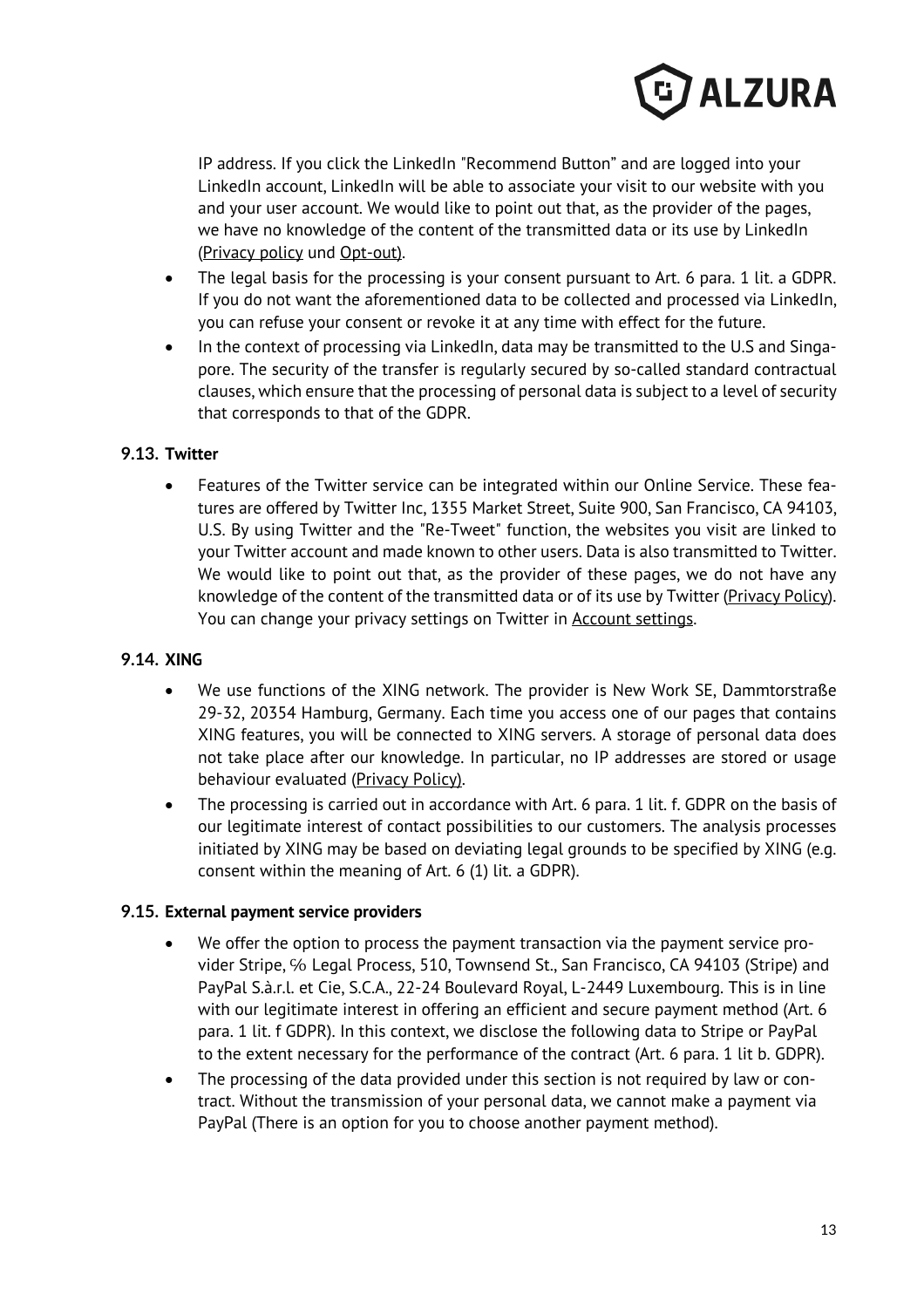

- Stripe has implemented compliance measures for international data transfers. These apply to all global activities where Stripe processes personal data of individuals in the EU. These measures are based on the EU Standard Contractual Clauses (SCCs).
- For more information about opting out and opting in with Stripe, please visit https://stripe.com/privacy-center/legal and PayPal at https://www.paypal.com/de/webapps/mpp/ua/privacy-full.
- For payment transactions, the terms and conditions and privacy notices of the respective payment service providers apply, which can be accessed within the respective websites, or transaction applications. We also refer to these for further information and assertion of revocation, information and other data subject rights.

# **9.16. Hotjar**

- Web analysis and optimisation using the Hotjar service, operated by Hotjar Ltd, Level 2, St Julians Business Centre, 3, Elia Zammit Street, St Julians STJ 1000, Malta, Europe. With Hotjar, movements on the websites on which Hotjar is used can be traced (so-called heat maps). For example, it can be seen how far users scroll and which buttons users click and how often. Furthermore, technical data such as selected language, system, screen resolution and browser type are recorded. This may involve the creation of user profiles, at least temporarily, during a visit to our Website. Hotjar also makes it possible to obtain feedback directly from website users. In this way we obtain valuable information in order to make our websites even faster and more customer-friendly (Privacy policy and Optout).
- The legal basis of the processing is your consent pursuant to Art. 6 (1) lit. a GDPR. If you do not want Hotjar to collect and process the aforementioned data, you can refuse your consent or revoke it at any time with effect for the future.

# **9.17. JavaScript library JQuery**

• For a visually and functionally user-friendly presentation, this website uses external code of the JavaScript framework "jQuery", provided by the third-party provider JS Foundation (JSFoundation, Inc., 1 Letterman Drive, San Francisco, CA 94129). In order to provide this service, the provider of this content may require user IP address information. We endeavor to use only such content whose respective providers use the IP address only to deliver the content. However, we have no influence if the third-party providers store the IP address, e.g. for statistical purposes. Insofar as this is known to us, we inform the users about it. Information on the provider's data protection can be found at https://js.foundation/about/governance/privacy-policy.

#### **9.18. Microsoft Bing Ads**

• Conversion tracking from Microsoft (Microsoft Corporation, One Microsoft Way, Redmond, WA 98052-6399, U.S.). Microsoft Bing Ads places a cookie on your computer if you have reached our website via a Microsoft Bing advertisement and have given your consent to the setting of the cookie. In this way both we and Microsoft Bing can see that someone clicked on an ad, was redirected to our Website, and reached a predetermined destination page (conversion page). We only get to know the total number of users who clicked on a Bing ad and were then redirected to Conversion page. No personal information about the identity of the user will be disclosed. If you do not wish to participate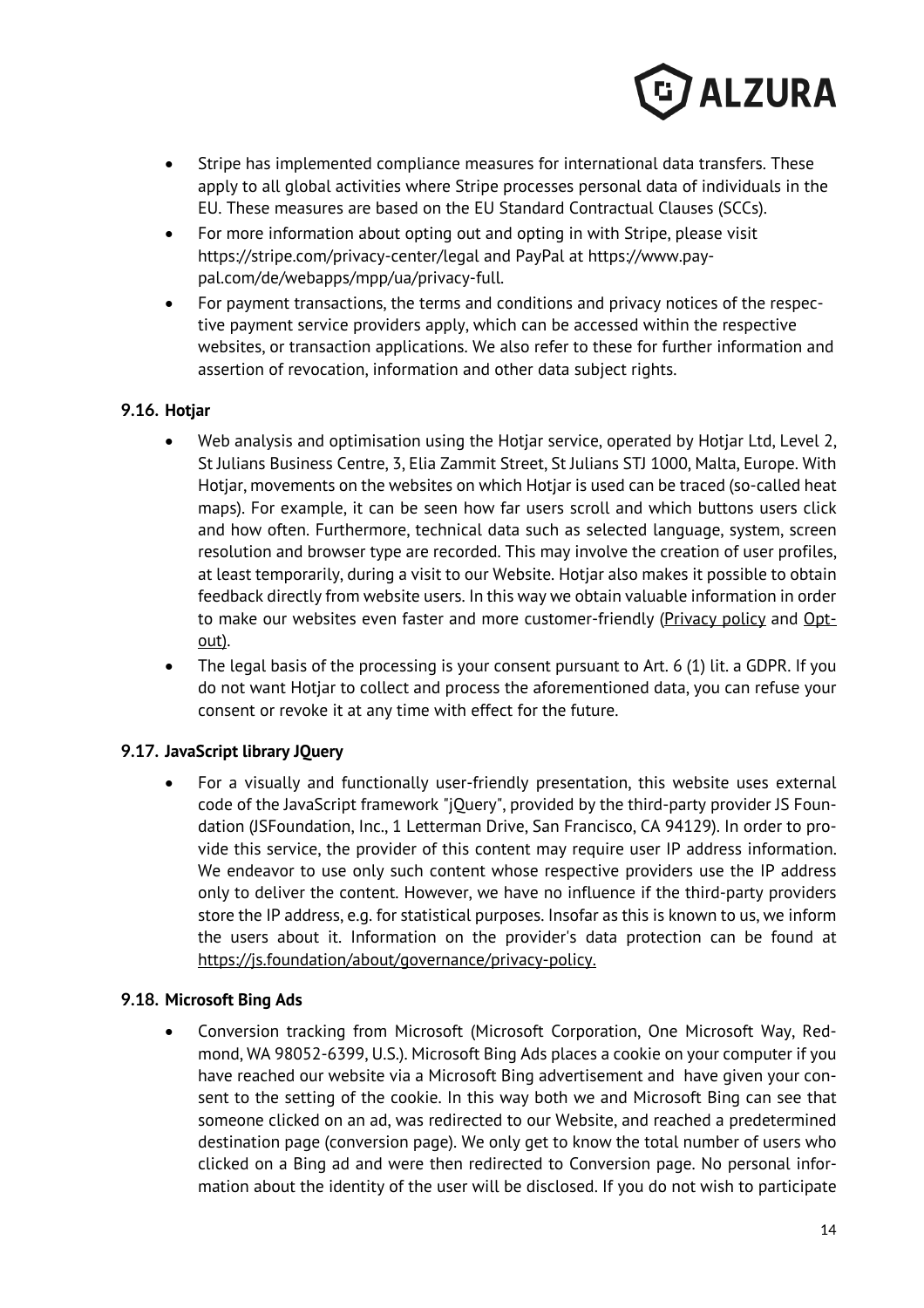

in the tracking procedure, you can also refuse to set the cookie required for this purpose (Privacy Policy).

• In the course of processing, data may be transferred to the U.S. The security of the transfer is ensured by so-called standard contractual clauses, which guarantee that the processing of personal data is subject to a level of security that corresponds to that of the GDPR. If the standard contractual clauses are not sufficient to establish an adequate level of security, your consent pursuant to Art. 49 (1) a GDPR may serve as the legal basis for the transfer to third countries.

#### **9.19. IntelliAd Bid Management**

- Our Websites use the web analysis service with bid management of intelliAd Media GmbH, Sendlinger Str. 7, 80331 Munich. In order to design and optimise this Website in line with requirements, anonymous usage data is collected, aggregated and stored and usage profiles are created from this data using pseudonyms. When using intelliAd tracking, cookies are stored locally, if you have given your consent.
- You have the right to object to the storage of your (anonymized) usage data in the future. To do so, use the intelliAd opt-out function.

# **9.20. Criteo**

• On this website, the technology of Criteo SA, 32 Rue Blanche, 75009 Paris, France ("Criteo"), uses cookie text files to collect, store and analyze information about the surfing behavior of website visitors in pseudonymized form. This only happens if you have agreed to the setting of cookies when visiting our websites. The technology allows us to recognize your device and collect information about your browser activity in order to provide you with advertisements about goods and services that are likely to be of greater interest to you (Privacy Policy).

#### **9.21. Portatour anywhere**

• We use the service "portatour anywhere" by the service provider portatour (impactit GmbH, Vienna Twin Tower, Wienerbergstraße 11/B14, 1100 Vienna) for route planning. To tailor our field service appointments, including routes, data of customers/new customers are collected, stored and processed (Privacy policy).

#### **9.22. Credit assessment**

- Our company regularly checks your creditworthiness when concluding contracts and, in certain cases where there is a legitimate interest, also for existing customers. For this purpose, we work together with the following companies:
	- Creditreform Kaiserslautern Langenfeld KG, Luxemburger Str. 7, 67657 Kaiserslautern (privacy policy).
	- Creditreform Bad Kreuznach Langenfeld KG, Planiger Str. 34a, 55543 Bad Kreuznach (privacy policy)
	- SCHUFA Holding AG, Kormoranweg 5, 65201 Wiesbaden (privacy policy)
	- CRIF Bürgel Ringwald e.K., Greschbachstraße 3, 76229 Karlsruhe (privacy policy)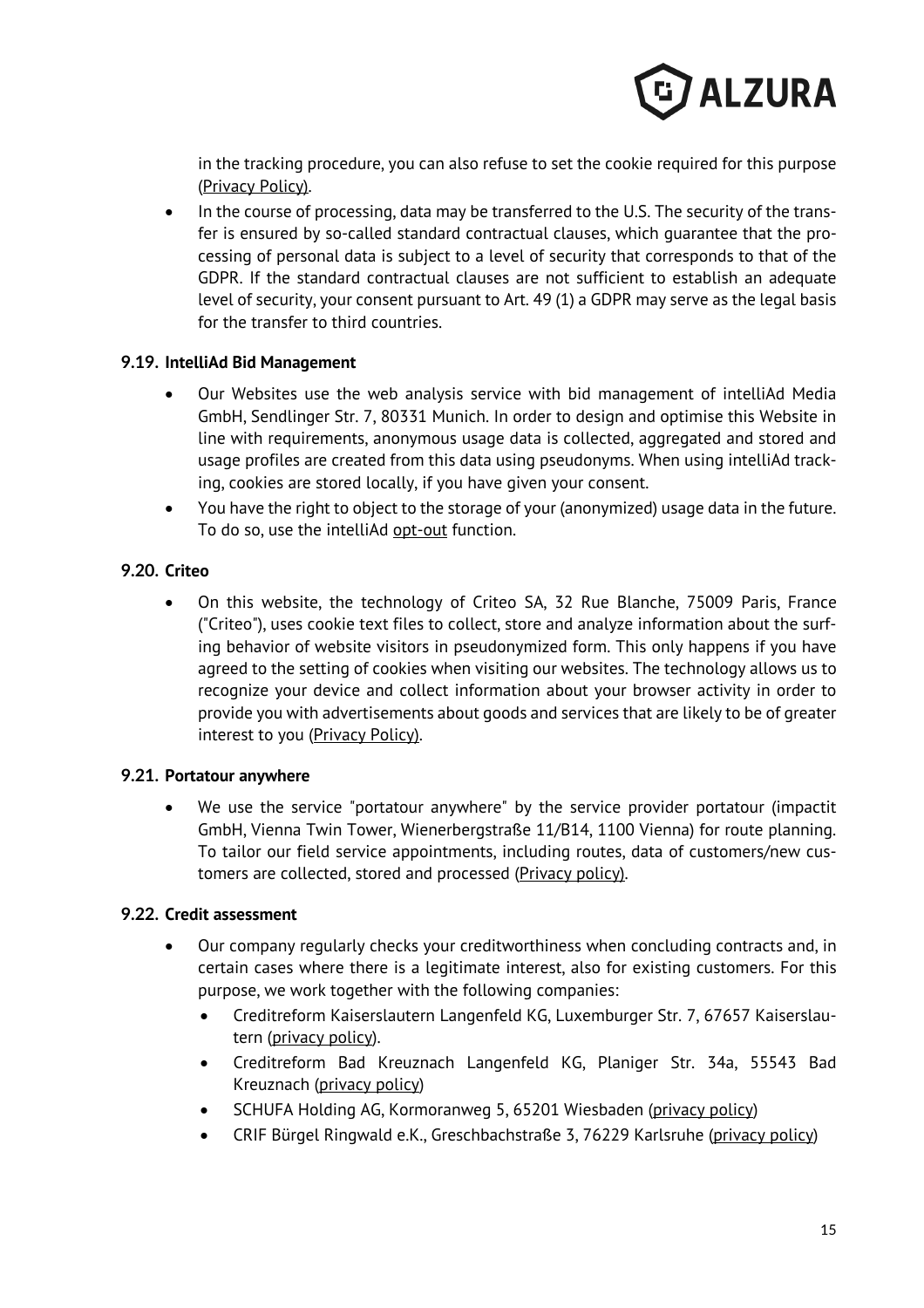

- KSV1870 Information GmbH, Wagenseilgasse 7, 1120 Vienna, Austria (Privacy Policy)
- KACZMARSKI GROUP Sp. z o.o. Sp. k., ul. Danuty Siedzikówny 12, 51-214 Wrocław (privacy policy).
- For the purpose of credit assessment we are provided with data. For this purpose, we pass on your name and contact details to the relevant credit agency. The legal basis for this transfer is Art. 6 para. 1 lit. b and f GDPR.

# **9.23. Klaro**

• Klaro is a free open source tool that allows us to manage the consent of our users in a user-friendly way and in accordance with data protection regulations (Consent Management). Project initiator of this technology is KIProtect GmbH, Bismarckstr. 10-12, 10625 Berlin. Only when you agree to its use in the "opt-in" procedure will a Klaro! cookie ("klaro") be stored in your browser, in which the consents you have given or the revocation of these consents are stored. This data will not be passed on to Klaro! developers. The data collected will be stored until you delete the Klaro! cookie or until the purpose for which the data is stored no longer applies. Mandatory legal retention periods remain unaffected. You can find details about Klaro! cookie data processing here. Klaro! cookie content technology is used to obtain the legally required consent for the use of cookies. The legal basis for this is Art. 6(1)(c) GDPR.

# **9.24. Cloudflare**

• This website uses services of "Cloudflare" (provider: Cloudflare, Inc., 101 Townsend St, San Francisco, CA 94107, U.S). Cloudflare operates a Content Delivery Network (CDN) and provides protection functions for the website (Web Application Firewall). The data transfer between your browser and our servers flows over Cloudflare's infrastructure and is analyzed there to fend off attacks. Cloudflare uses cookies to enable you to access our website. The use of Cloudflare is in the interest of a safe use of our website and the defense of harmful attacks from outside. This represents a legitimate interest in the sense of Art. 6(1)(f) GDPR. Further information can be found in the Cloudflare-privacy policy.

#### **9.25. Trustpilot**

• We use the rating platform Trustpilot A/S, Pilestræde 58, 5, 1112 Copenhagen, Denmark for our website. For more information about the data processed with Trustpilot, please see the privacy policy.

#### **10. Rights of Users**

- Users have the right, upon request and free of charge, to obtain information about the personal data we have stored about them.
- In addition, users have the right to correct inaccurate data, restrict the processing and delete their personal data.
- Users can also revoke their consent, in principle with effect for the future.